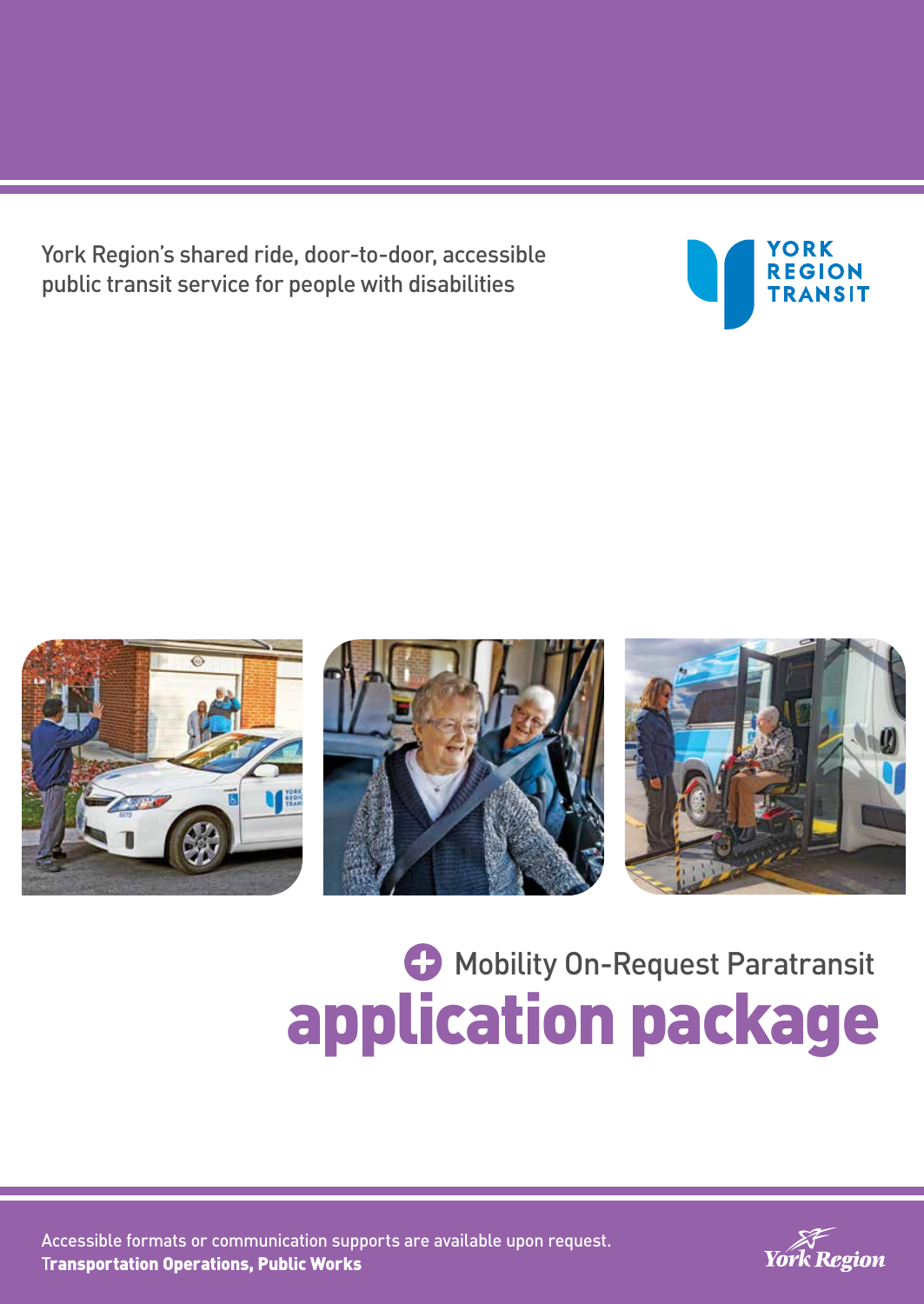### Introduction

Mobility On-Request Paratransit is York Region's door-to-door shared ride accessible public transit service for people with disabilities. An applicant may be eligible for the service if he/she is a **York Region resident** and has a disability that prevents them from using conventional transit for all or part of the trip. This could be due to a visual, sensory, cognitive/mental health or physical disability, and could be either shortterm or long-term. Disability alone does not create eligibility; the decision is based on the applicant's functional ability to use conventional transit and is not a medical decision, nor is it based on the applicant's income or age. In addition, unavailability of conventional transit service does not constitute eligibility.

**Conventional public transit** means accessible fixed route public transit, i.e. Viva rapid transit, YRT local routes, Community Bus and On-Request.

### Types of Disabilities

**Visual** – Applicants who are legally blind and have unsuccessfully travel-trained through an approved agency such as the Canadian National Institute for the Blind (CNIB) or who have been deemed unsuitable for travel training.

**Sensory** – Applicants experiencing sensory motor area conditions (such as Parkinson's disease) that impact one's physical ability to use conventional public transit.

**Cognitive and Mental Health** – Applicants with cognitive and/or mental health disabilities who are unable to take conventional transit may be eligible for trips to and from approved day programs and work placements. Written confirmation from the day program or placement agency is required.

**Physical** – Applicants who have a physical disability that prevents them from:

- > walking/rolling 175 metres,
- > standing or waiting 15 minutes for a bus, or
- > accessing a bus stop due to environmental barriers such as inclement weather, lack of curb cuts, uneven/broken sidewalks, or steep terrain.

Eligibility for the service is approved according to **levels of eligibility** in three categories:

- **1. Unconditional** A person with a disability that prevents them from using conventional public transit.
- **2. Temporary** A person with a temporary disability that prevents them from using conventional public transit for all or part of their trip.
- **3. Conditional eligibility** A person with a disability for which environmental or physical barriers limit their ability to consistently use conventional public transit.

### Accessible Door for Escorting Passengers

All Mobility On-Request Paratransit passengers will be escorted by the driver to and from the first accessible door. An accessible door is a driveway or curb cut for the ramp of a MOR Paratransit vehicle, with a flat, level and paved landing area with additional space for an assistive device/passenger and driver. If needed, a MOR Inspector can visit your location to assess its accessibility. To ensure the safety of the passenger and driver, clients must ensure all snow, ice and other debris have been cleared to produce a barrier-free path between the residence doorway/departure area and the end of the driveway.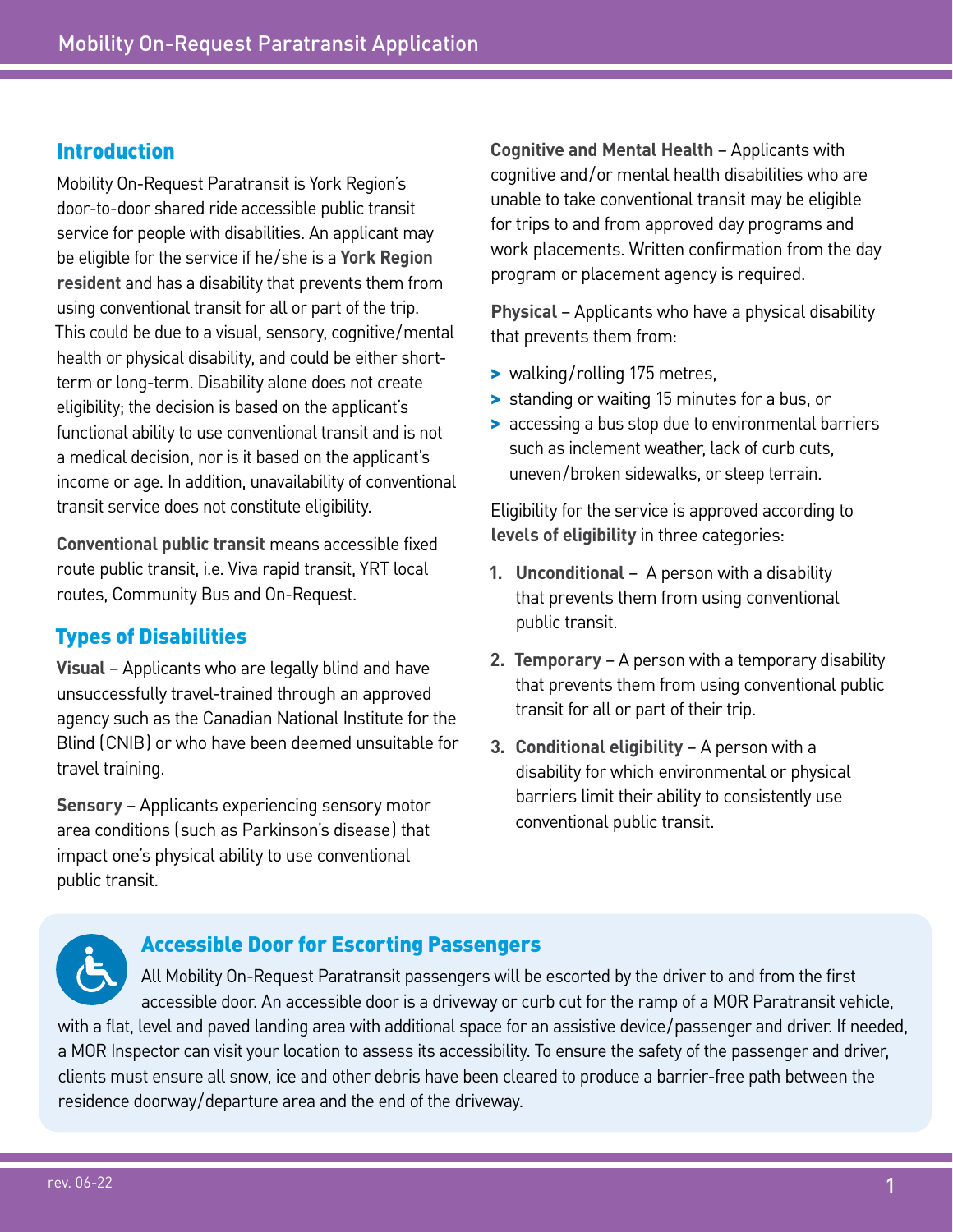### How to Apply

This five-part application package must be fully completed and signed by you and your health care professional.

**Section A** must be completed by the applicant and contains questions about your everyday mobility and ability/inability to use conventional public transit.

**Section B** must be completed by your registered health care professional. Completed applications:

> may be sent by mail to:

**Mobility On-Request Paratransit Eligibility, York Region Transit**  55 Orlando Avenue, 2nd Floor Richmond Hill, Ontario, L4B 0B4

- > emailed to **[mobilityonrequest@york.ca](mailto:mobilityonrequest%40york.ca?subject=)**
- > or faxed to 905-762-2110

**Section C** authorizes the release of the information you have provided to Mobility On-Request in order to process your application.

**Section D (optional)** is for applicants who are travelling to a day program or work placement and wish to waive the hand-to-hand signature process to/from the customer's residence.

**Section E (optional)** – consent for the Health Care Professional

The Transit Ability Coordinator may also contact you to request that you attend an assessment if they are unable to make a decision on eligibility based on the information in your application. If you are not satisfied with the decision of the Transit Ability Coordinator, you may appeal the decision to the Mobility On-Request Paratransit Eligibility Appeal Panel by calling 1-877- 464-9675. Press #1 for Community Support Services and then Press #7 for Mobility On-Request Paratransit Eligibility Appeal Panel.

Staff will review your application within 14 days of receipt. If your application is incomplete, the application process will be delayed. A registration card and number will be provided upon approval to use the service. If you are approved and require a mandatory support person, this person must be provided by you and accompany you on all your trips. Your mandatory support person rides for free.

If your application is denied, you may call the Contact Centre at 1-866-744-1119 to arrange for an assessment with the Transit Ability Coordinator.

|  | the control of the control of the control of the control of the control of the control of |  |
|--|-------------------------------------------------------------------------------------------|--|
|  |                                                                                           |  |
|  |                                                                                           |  |
|  |                                                                                           |  |

**Please photocopy the entire completed application for your records in case the original application is not received by the office.**

### **Confidentiality**

All personal information on your application is collected under the authority of the *Municipal Act, 2001*, and the *Accessibility for Ontarians with Disabilities Act, 2005* in accordance with the *Municipal Freedom of Information and Protection of Privacy Act.* Your information will be used solely for the purpose of determining eligibility for Paratransit service. Any questions concerning this collection can be directed to Mobility On-Request Paratransit Eligibility, York Region Transit.

The application and any supporting documentation will be discussed only with the applicant, the applicant's legal guardian or appointed substitute decision-maker. If a release of information form is completed, the application may be discussed with the individual named in the release. For your convenience, **a release form can be found on page 12** of this application. Application information may also be shared with other transit providers to facilitate your travel between York Region and connecting areas.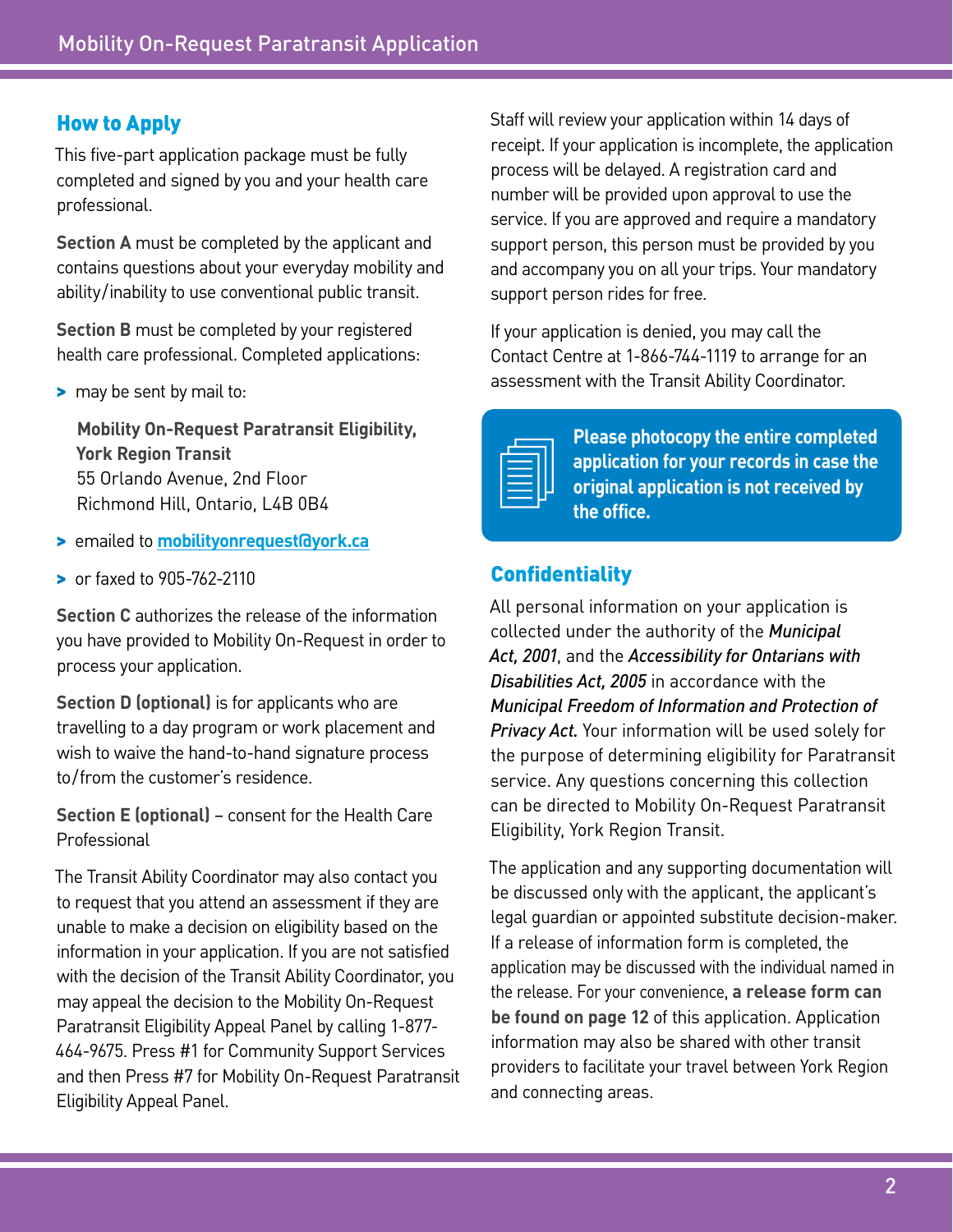### Level of Eligibility

Your level of eligibility will be determined by Mobility On-Request Paratransit based on the information provided in your application.

It is the responsibility of the customer to inform staff if their health condition, personal information and/or assistive device changes. You will be required to renew your application if changes occur, to ensure current eligibility.

Please fill out this application completely, including verification of medical status by a health care professional in *section B*.

\*See page 12 for a listing of accepted health care professionals.

If your application is incomplete, it will be returned to you or you may be contacted for further information. Your answers in *section A* will ensure that staff has a clear understanding of your eligibility and service requirements.

| <b>PLEASE PRINT CLEARLY</b>                            | Mrs.<br>Mr.                    | <b>Miss</b><br>Ms.<br>Mx. |
|--------------------------------------------------------|--------------------------------|---------------------------|
| Applicant name (Last)                                  | (First)                        | (Middle)                  |
| Street address                                         |                                | Unit #                    |
| City or town                                           | Province                       | Postal code               |
| Phone (Home)                                           | (Mobile)                       |                           |
| TTY/TDD number (for deaf, deafened or hard of hearing) |                                |                           |
| Email address (to assist with response times)          | Date of birth (year/month/day) |                           |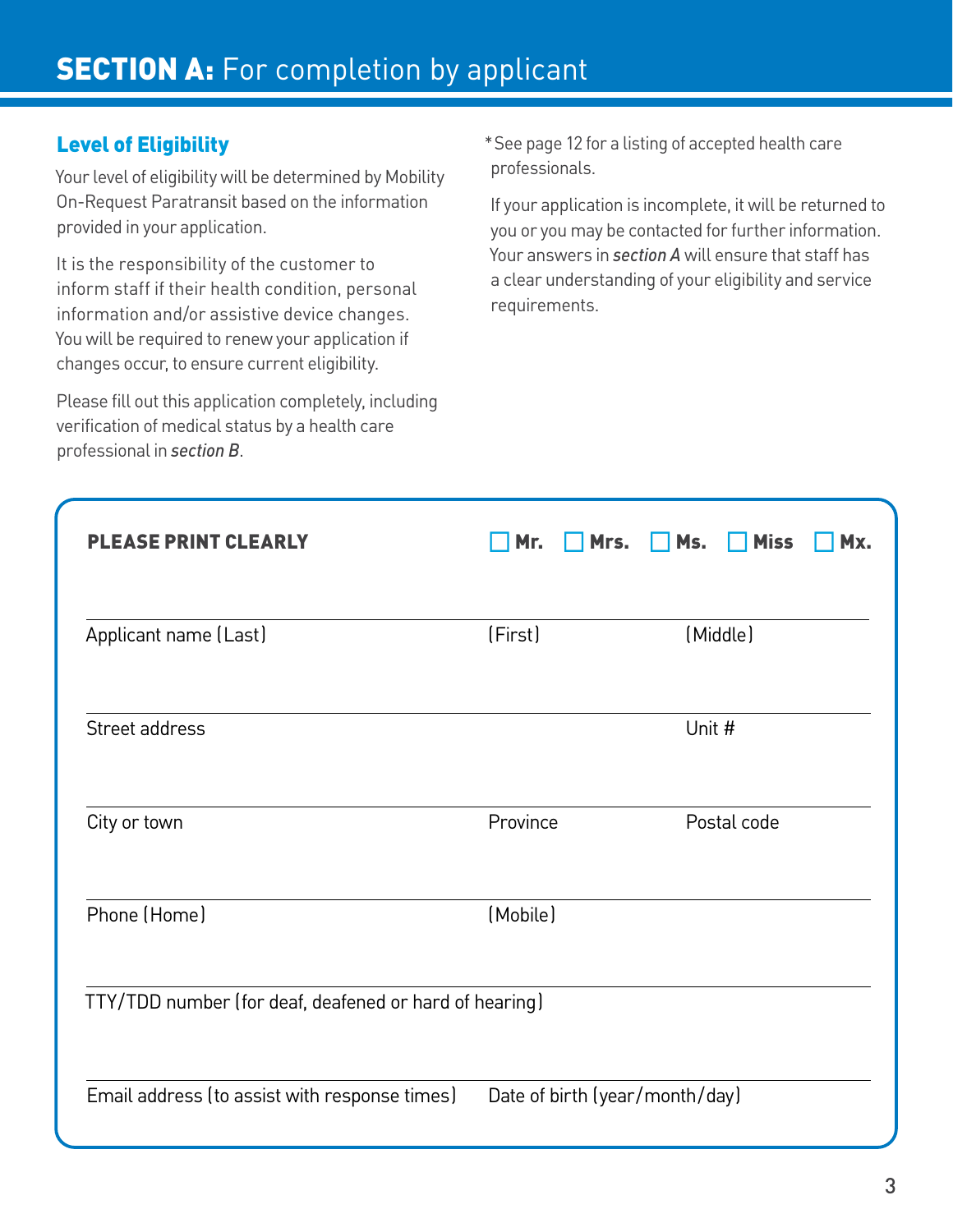### EMERGENCY CONTACT INFORMATION

In case of an emergency only, please notify (e.g., family, friend, neighbour, caregiver):

| Name (primary contact)            | Name (secondary contact)          |
|-----------------------------------|-----------------------------------|
| Relationship to applicant         | Relationship to applicant         |
| Phone                             | Phone                             |
| Email address (emergency contact) | Email address (emergency contact) |

Please provide the mailing address you would like all Mobility On-Request Paratransit mail sent to if it is different from the information provided on the previous page.

| <b>MAILING ADDRESS</b> | $\Box$ Mr. $\Box$ Mrs. $\Box$ Ms. $\Box$ Miss $\Box$ Mx. |             |
|------------------------|----------------------------------------------------------|-------------|
|                        |                                                          |             |
| Applicant name (Last)  | (First)                                                  | (Middle)    |
| Street address         |                                                          | Unit #      |
| City or town           | Province                                                 | Postal code |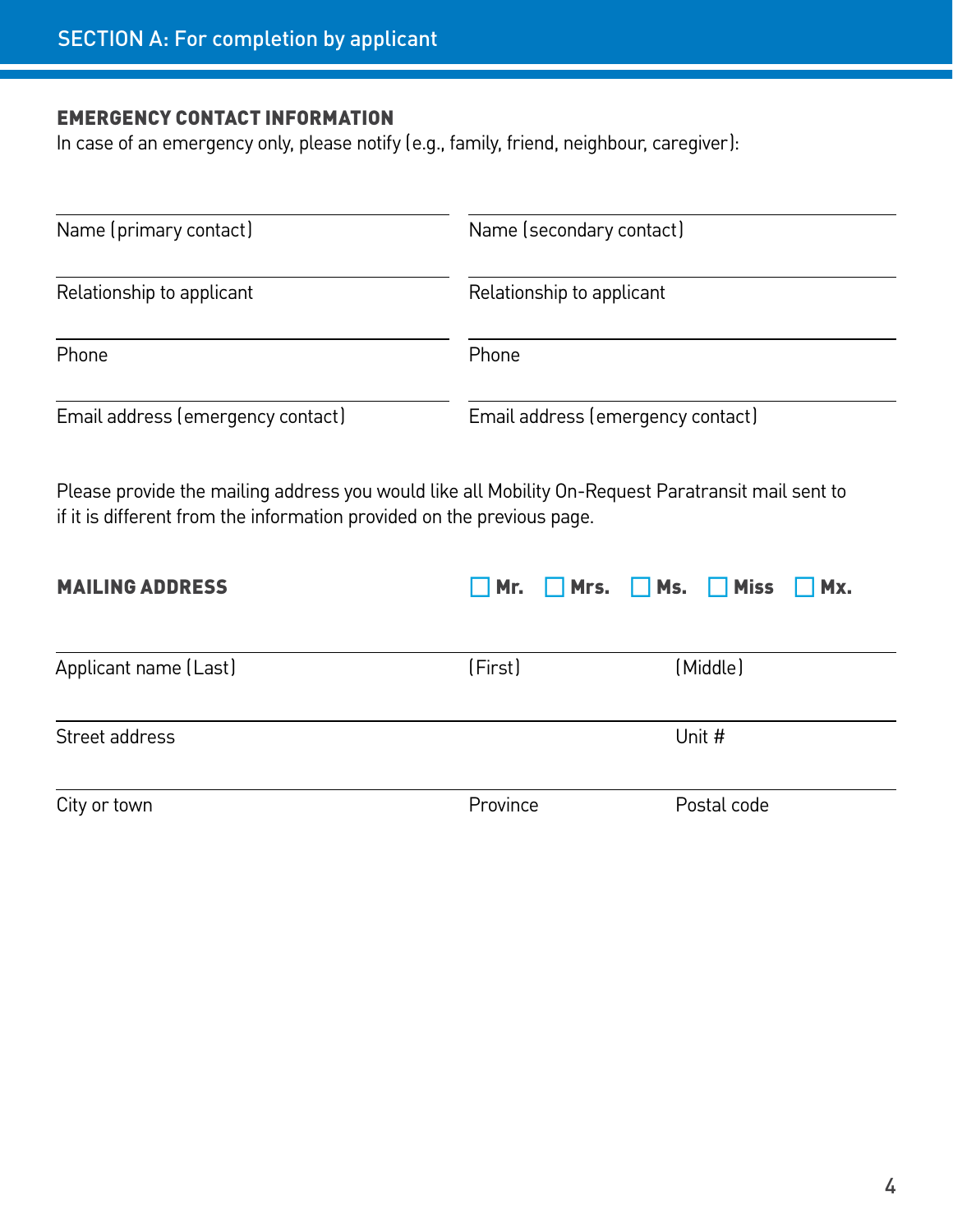| 1. | What methods of travel do you currently use? (Check all that apply)                                                                                                                                                        |
|----|----------------------------------------------------------------------------------------------------------------------------------------------------------------------------------------------------------------------------|
|    | Conventional bus<br>Other transit agencies ID no.<br>Taxi<br>Mobility On-Request<br>I drive myself<br>Paratransit<br>Someone drives me                                                                                     |
|    |                                                                                                                                                                                                                            |
| 2. | Please explain in detail what your everyday mobility is like:                                                                                                                                                              |
|    |                                                                                                                                                                                                                            |
|    |                                                                                                                                                                                                                            |
|    |                                                                                                                                                                                                                            |
| 3. | Which of the following best describes your ability to get to or from a conventional public transit                                                                                                                         |
|    | bus stop? (Check only one)                                                                                                                                                                                                 |
|    | I am able to walk or roll a city block (175 metres) to a bus stop.<br>I am only able to walk or roll a city block (175 metres) to a bus stop with a mandatory support person.                                              |
|    | can never get to or from a conventional transit bus stop because:                                                                                                                                                          |
|    |                                                                                                                                                                                                                            |
|    |                                                                                                                                                                                                                            |
|    |                                                                                                                                                                                                                            |
| 4. | I can safely get on and off a conventional low-floor bus with no steps.                                                                                                                                                    |
|    | Yes<br>If no, please explain why:<br>No                                                                                                                                                                                    |
|    |                                                                                                                                                                                                                            |
|    |                                                                                                                                                                                                                            |
|    | In order to travel unaccompanied, applicants must be able to independently recognize their destination<br>and inform the driver if they are about to be dropped off at the wrong location. Applicants must also be         |
|    | able to independently get help if they were dropped off at the wrong location. If they are not able to do this                                                                                                             |
|    | independently, they will require a mandatory support person when travelling.                                                                                                                                               |
| 5. | Will you require a mandatory support person for medical or behavioural reasons when travelling                                                                                                                             |
|    | in a Paratransit vehicle?                                                                                                                                                                                                  |
|    | Yes<br>No                                                                                                                                                                                                                  |
|    | If yes, the applicant must provide their own personal mandatory support person when travelling on Paratransit.                                                                                                             |
|    | The mandatory support person must be capable of meeting the applicant's care needs during travel and getting<br>to and from destinations. The mandatory support person cannot be a Mobility On-Request Paratransit client. |
|    |                                                                                                                                                                                                                            |

**6. Are you applying for transportation to a day program or work placement?** 

□ Yes □ No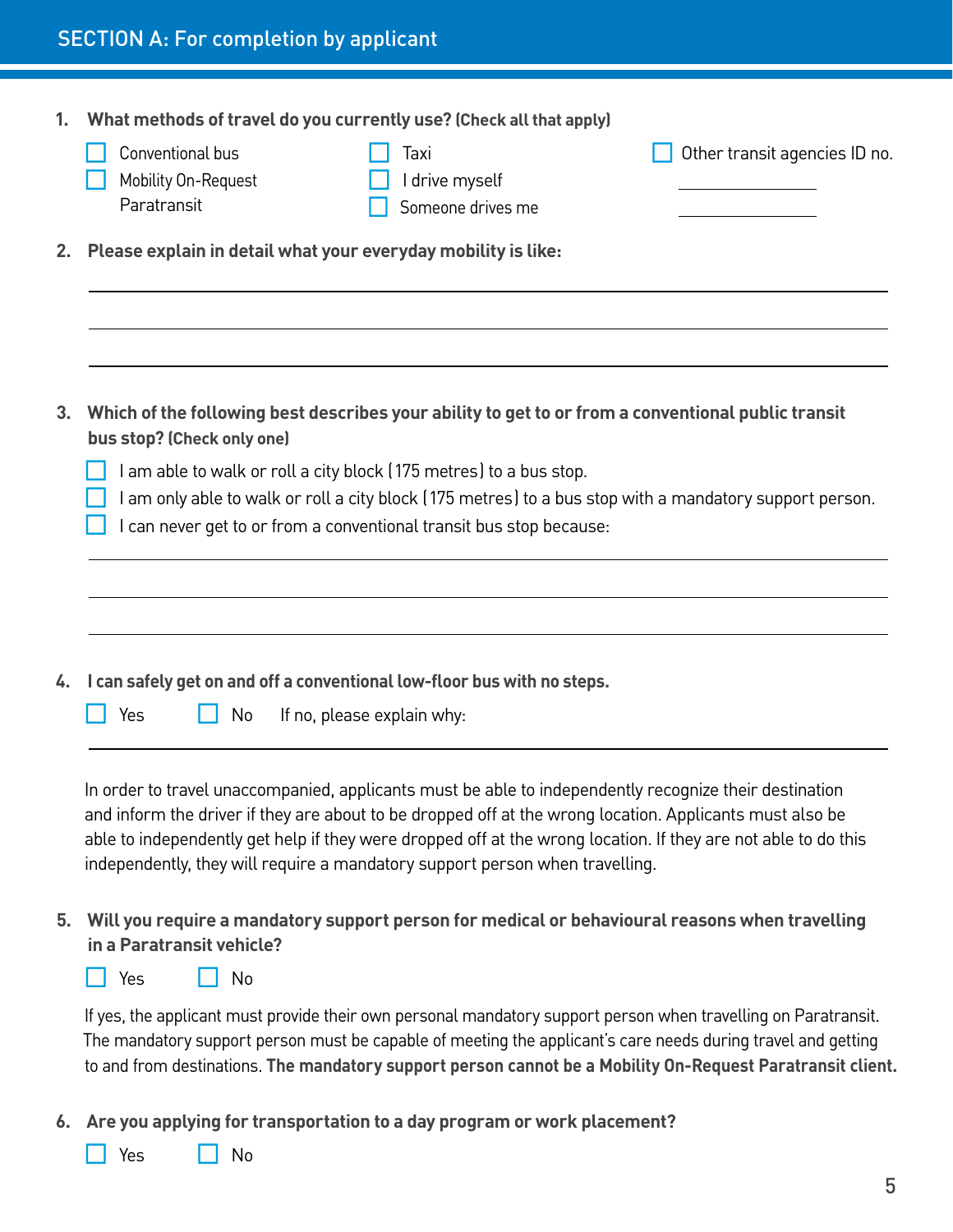Hand-to-hand transfers are required for applicants who travel to day programs or work placements. This involves signatures at the residence and program/work placement. If you wish to waive the signature at the applicant's residence, please fill out *section D*.

**7. Do you currently use any of the following assistive devices? (Check all that apply)**

| <b>Braces</b>            | Prosthetics            | Wheelchair (specify type): |
|--------------------------|------------------------|----------------------------|
| Cane                     | Scooter                | Manual                     |
| Certified service animal | Walker (specify type): | Custom power               |
| Crutches                 | Foldable               | Foldable                   |
| Oxygen tank              | Non-Foldable           | (may be stored in trunk)   |
| (measurements:)          | White cane             | Transpo foldable           |
|                          |                        |                            |

**7b.**If you use an assistive device, please provide the length/width and make and model:

**7c.**Combined weight of applicant and assistive device:

Less than 700 lbs  $\Box$  More than 700 lbs

**Important:** All assistive devices must be kept clean and in good repair while travelling on York Region Transit. If the assistive device can not fit in all York Region's Family of Services vehicles, we may not be able to provide service. York Region Transit's wheelchair ramps vary from 29 to 33 inches wide. Equipment larger than this cannot be accommodated for safety. The combined weight of the passenger and assistive device must not exceed 700 lbs. Drivers will provide assistance to and from the first set of accessible building doors and with the securement of assistive devices and seatbelts.

**8. If you have a visual impairment, have you travel trained through the CNIB to ride conventional public transit?**

| $\Box$ Yes | Yes, Please attach your travel training report. |  |
|------------|-------------------------------------------------|--|
|            |                                                 |  |

No **No.** Six month temporary transportation will be given to allow time to take the training and send Mobility On-Request Paratransit the report.

Not applicable

### Application checklist

Before you mail, fax or email this application, please ensure you have:

- $\Box$  Fully completed this application and doublechecked all information.
- $\Box$  Checked that your healthcare professional has completed *section B* in full, including certification number and contact information.
- Attached a letter from your day program or workplace (if applicable) verifying times and locations.
- Made a photocopy of the entire application for your records.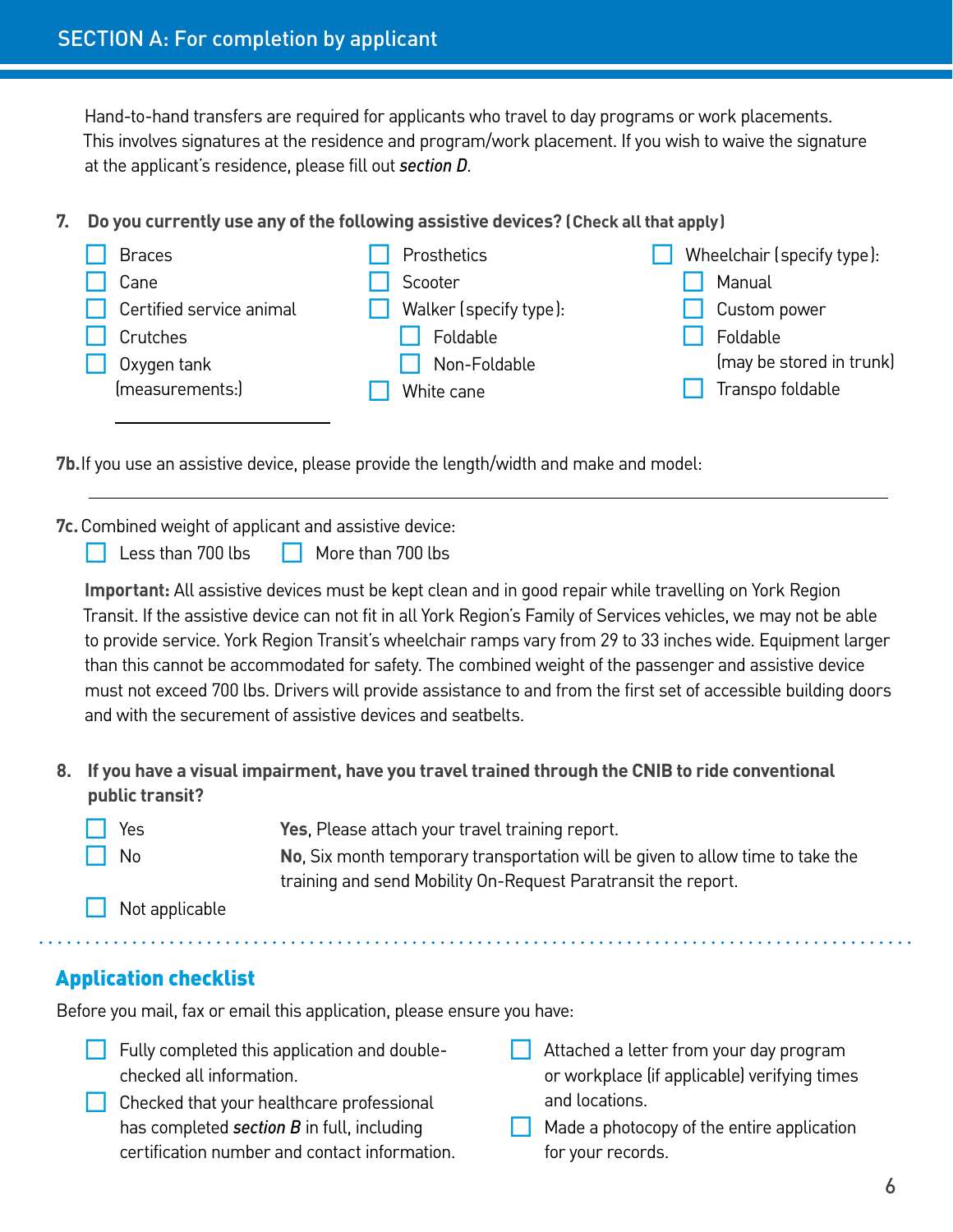| <b>I HEREBY CERTIFY THAT TO THE BEST OF MY KNOWLEDGE, THE INFORMATION PROVIDED</b><br>complete section $B$ as it relates to my functional limitations. | IN THIS APPLICATION IS CORRECT. I authorize the health care professional named in section B to               |
|--------------------------------------------------------------------------------------------------------------------------------------------------------|--------------------------------------------------------------------------------------------------------------|
| Signature of applicant                                                                                                                                 | Year/month/day                                                                                               |
| Name of applicant (please print)                                                                                                                       |                                                                                                              |
| the following information:                                                                                                                             | If you are not the applicant but have completed this application on the applicant's behalf, you must provide |
| <b>PLEASE PRINT CLEARLY</b>                                                                                                                            | Mr.<br>Ms.<br><b>Miss</b><br>Mx.<br>Mrs.                                                                     |
| Name(Last)                                                                                                                                             | (Middle)<br>(First)                                                                                          |
| Street address                                                                                                                                         | Unit #                                                                                                       |
| City or town                                                                                                                                           | Province<br>Postal Code                                                                                      |
| Phone (Daytime)                                                                                                                                        |                                                                                                              |
| Relationship to applicant                                                                                                                              |                                                                                                              |
|                                                                                                                                                        |                                                                                                              |
|                                                                                                                                                        |                                                                                                              |

**IMPORTANT REMINDER:** 

**Please photocopy the entire completed application for your records in case the original application is not received by Mobility On-Request Paratransit.**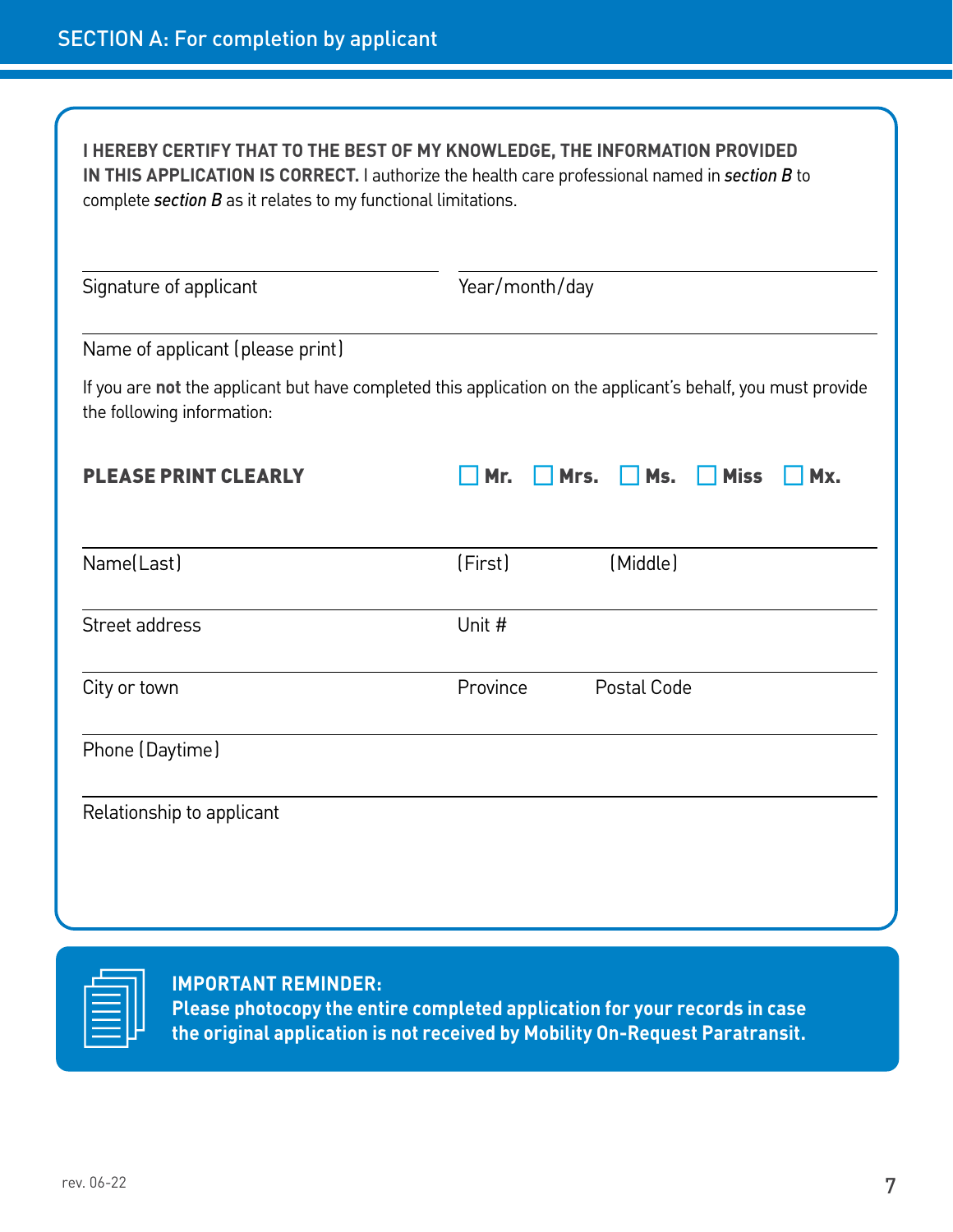## **SECTION B:** For completion by a health care professional

### York Region Transit Mobility On-Request Paratransit

Mobility On-Request Paratransit is a shared ride door-to-door, public transit service for people with disabilities who are unable to use conventional public transit service for all or part of their trip.

You are being asked by the applicant named in *section A* to provide information regarding their functional ability to use conventional public transit service.

Applicants with disabilities are generally considered eligible for Paratransit service if their mobility prevents them from using conventional public transit for all or part of their trip.

A person who does not qualify for Mobility On-Request Paratransit door-to-door service in the summer months may still be eligible for seasonal registration during the winter months.

The information you provide will allow us to evaluate the request and provide appropriate service. Thank you for your assistance.

This section must be completed by a registered health care professional (see page 12).

### TO COMPLETE SECTION B:

- **1.** The applicant (or representative) has completed *section A*. Please read *section A* in its entirety before completing and signing *section B*.
- **2.** *Sections A* and *B* of the application must be filled out **completely** or the application process may be delayed.
- **3.** If you have any questions regarding the completion of the forms, call Mobility On-Request Paratransit at 1-866-744-1119.

Please base your evaluation solely on the applicant's functional ability to use conventional public transit for all or part of their trip.

 $\overline{\phantom{0}}$ 

Patient's name (please print)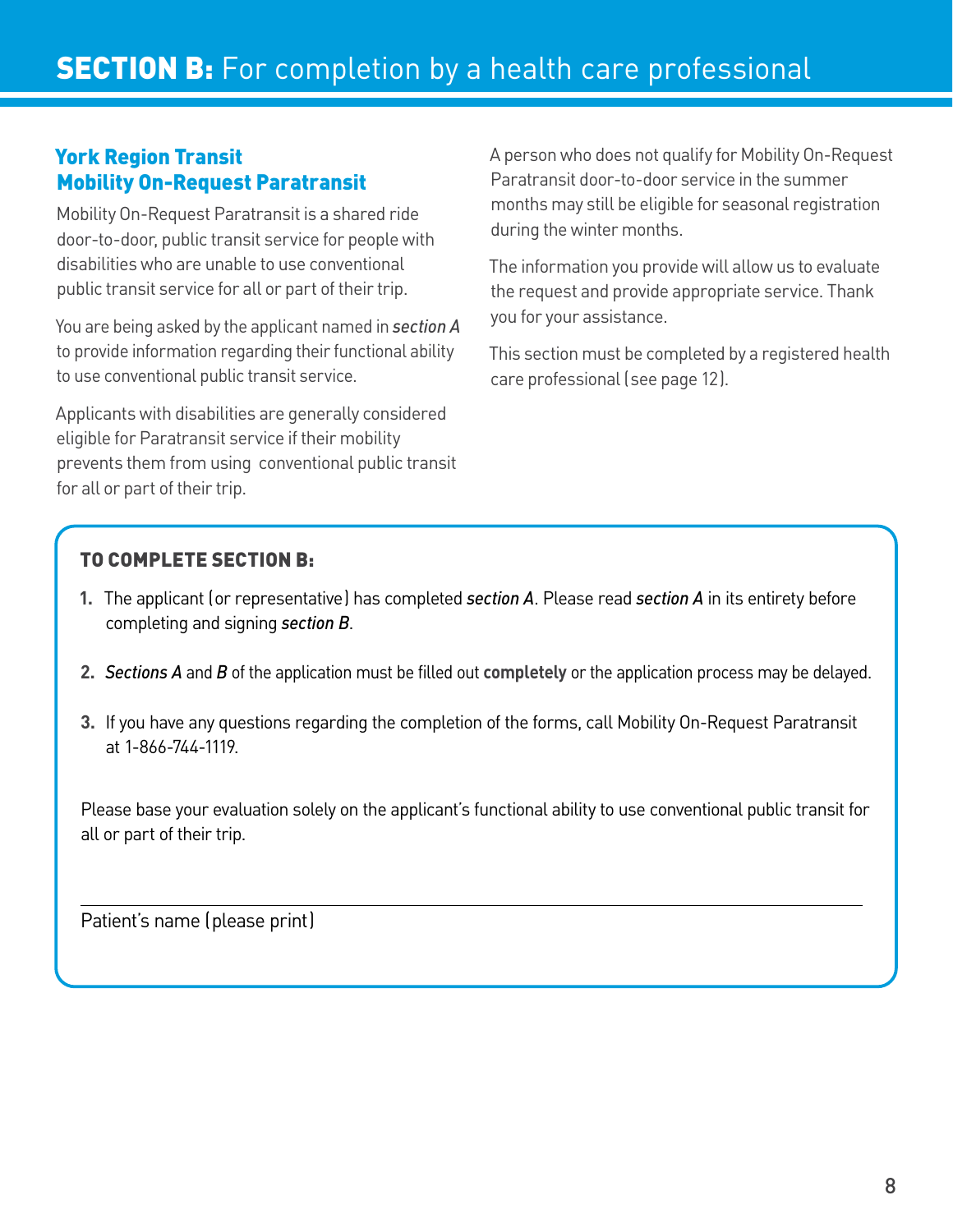- **1. I have read section A in its entirety.**  ¨ Yes **2. Describe the applicant's diagnosis, prognosis, impairments and/or limitations causing disability: 2a. Describe in detail how the applicant's functional limitation affects their ability to board and travel on a conventional low floor bus with no steps for all or part of their trip: 3. Severity of disability / limitations:** ■ Mild ■ Moderate ■ Severe **4. Have you prescribed a assistive device to the applicant? (see page 6 for list)** │ │ Yes │ │ No **5. Is the applicant able to walk 175 metres with or without the assistance of a assistive device?** ■ Yes △ No △ Seasonally (from November 1 to March 31) **6. Does this applicant have a visual impairment recognized by the Canadian National Institute for the Blind (CNIB)?** ¨ Yes ¨ No
- **7. Does this applicant have a cognitive limitation?**
	- ¨ Yes ¨ No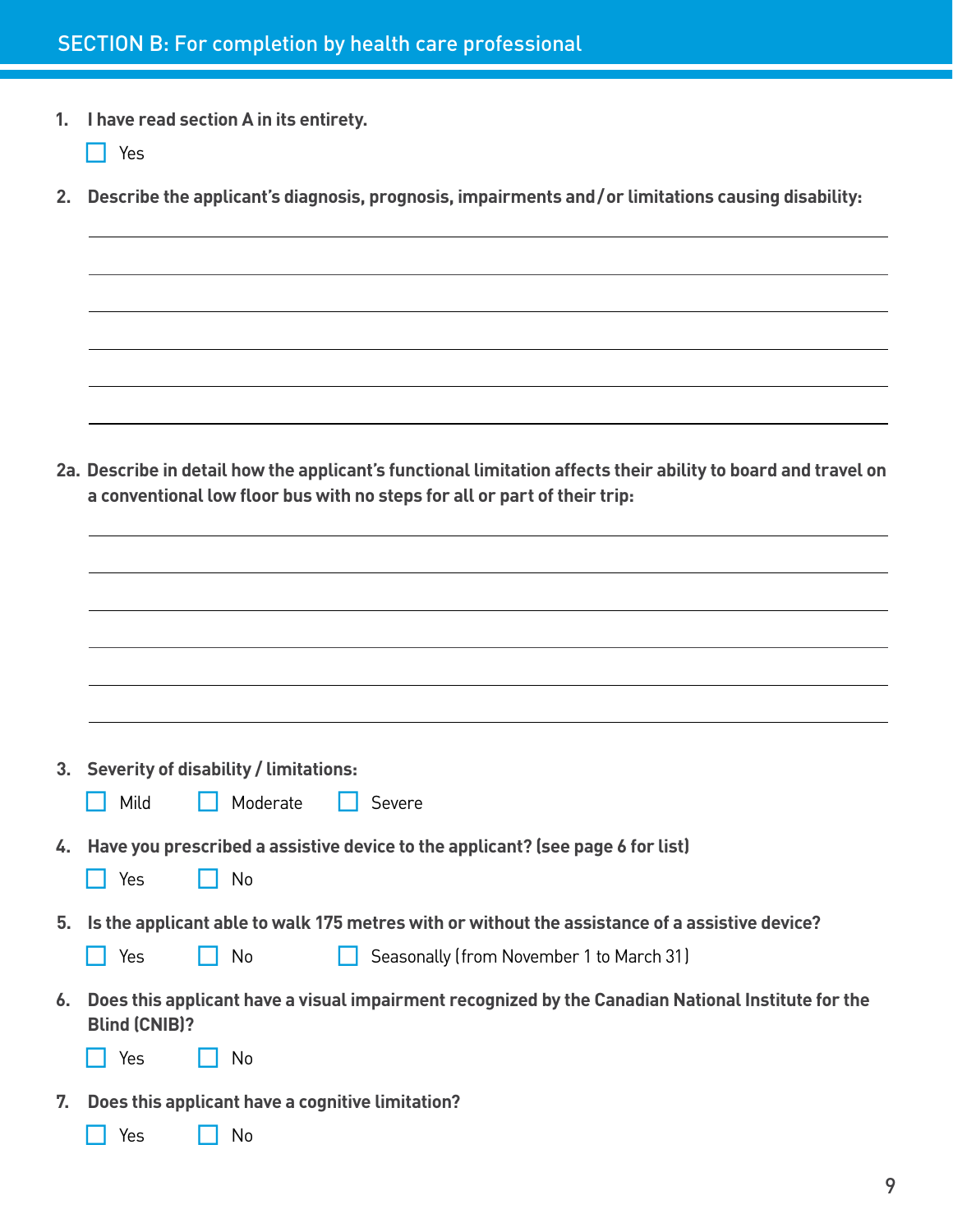If **yes**, can this applicant:

|    | 7a. Independently recognize their destination and inform the driver if they are about to be dropped off<br>at the wrong location?<br>Yes<br>No                                                                                                                                                                                               |
|----|----------------------------------------------------------------------------------------------------------------------------------------------------------------------------------------------------------------------------------------------------------------------------------------------------------------------------------------------|
|    | 7b. Independently get help for themselves if dropped off at the wrong location?<br>Yes<br>No                                                                                                                                                                                                                                                 |
|    | 8. Paratransit is a shared ride, linked service. The vehicle may stop and the driver may exit the vehicle<br>to escort another passenger.                                                                                                                                                                                                    |
|    | Does this applicant have any behavioral concerns or have a risk of exiting the vehicle and wandering?<br>Yes<br>No                                                                                                                                                                                                                           |
| 9. | Will the customer require a mandatory support person for medical or behavioural reasons to all<br>locations excluding day programs, when travelling in a Paratransit vehicle?<br>Yes<br>No                                                                                                                                                   |
|    | If yes, the applicant must provide their own personal mandatory support person when travelling on Paratransit.<br>The mandatory support person must be capable of meeting the applicant's care needs during travel and getting<br>to and from destinations. The mandatory support person cannot be a Mobility On-Request Paratransit client. |
|    | 10. Expected duration of disability/limitations:                                                                                                                                                                                                                                                                                             |
|    | Temporary: Expected duration until (choose one): $\Box$ 3 months $\Box$ 6 months<br>Long-term: No expectation of improvement<br>Seasonal: Limitation impacted by winter conditions (from November 1 to March 31)                                                                                                                             |
|    | 11. Additional information:                                                                                                                                                                                                                                                                                                                  |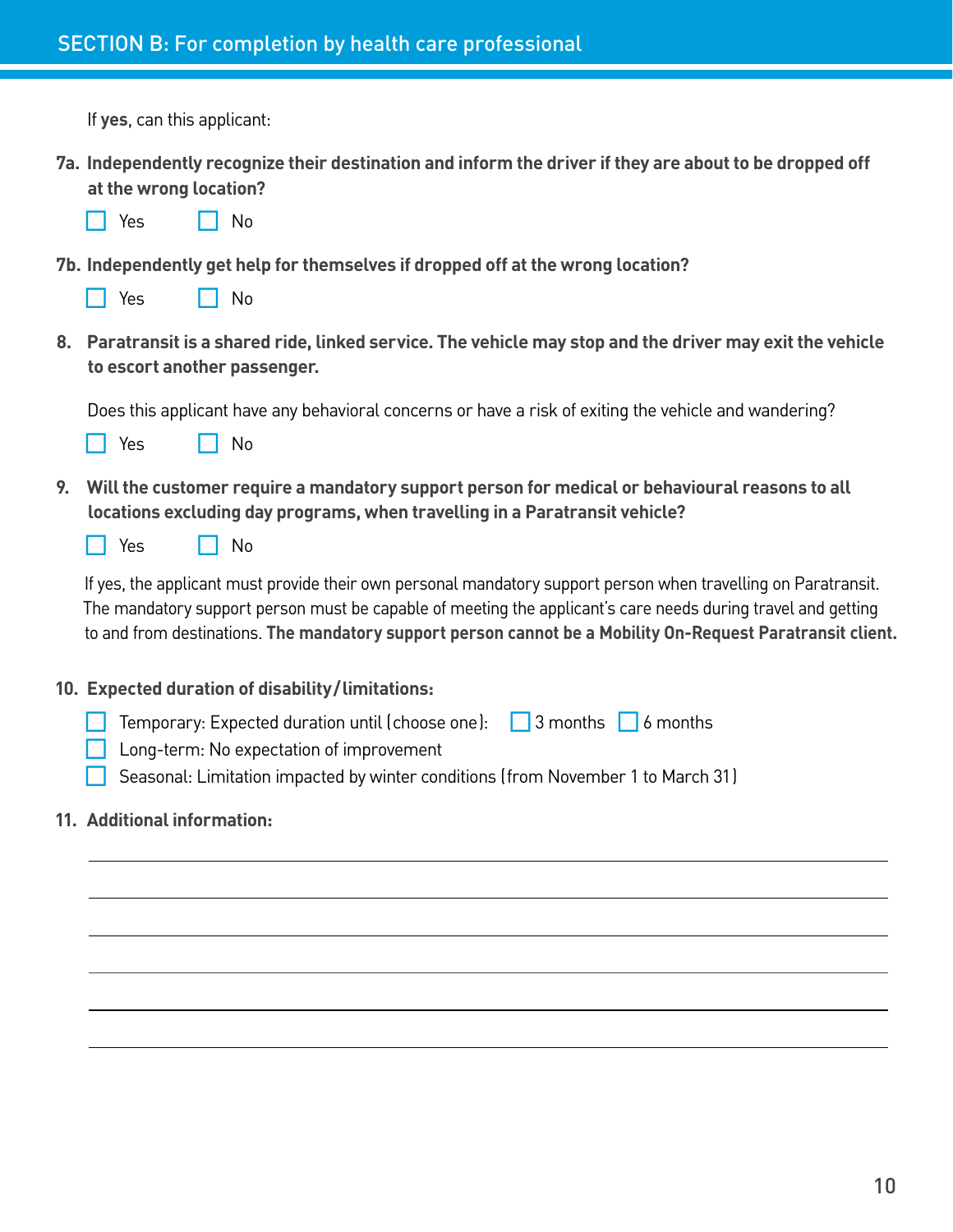### SECTION B: For completion by health care professional

| I HEREBY CERTIFY THAT THE INFORMATION PROVIDED IN SECTION B IS TRUE.                                                                                                                                                |                                                                                                                  |                           |  |  |
|---------------------------------------------------------------------------------------------------------------------------------------------------------------------------------------------------------------------|------------------------------------------------------------------------------------------------------------------|---------------------------|--|--|
| <b>PLEASE PRINT CLEARLY</b><br>Dr.                                                                                                                                                                                  | Mr.<br>Mrs.                                                                                                      | Ms.<br><b>Miss</b><br>Mx. |  |  |
| Name (Last)                                                                                                                                                                                                         | (First)                                                                                                          | (Middle)                  |  |  |
| Street address                                                                                                                                                                                                      |                                                                                                                  | Apartment                 |  |  |
| City or town                                                                                                                                                                                                        | Province                                                                                                         | Postal code               |  |  |
| Phone number                                                                                                                                                                                                        | Licence/Certification number                                                                                     |                           |  |  |
| Date (year/month/day)                                                                                                                                                                                               | Signature                                                                                                        |                           |  |  |
| <b>Profession (Check only one)</b><br>Licensed physician<br>Registered occupational therapist<br>Licensed optometrist/ophthalmologist<br>Registered kinesiologist<br>Registered nurse<br>Registered practical nurse | Nurse practitioner<br>Physiotherapist<br>Psychologist<br>Social worker (MSW, RSW)<br>Speech language pathologist |                           |  |  |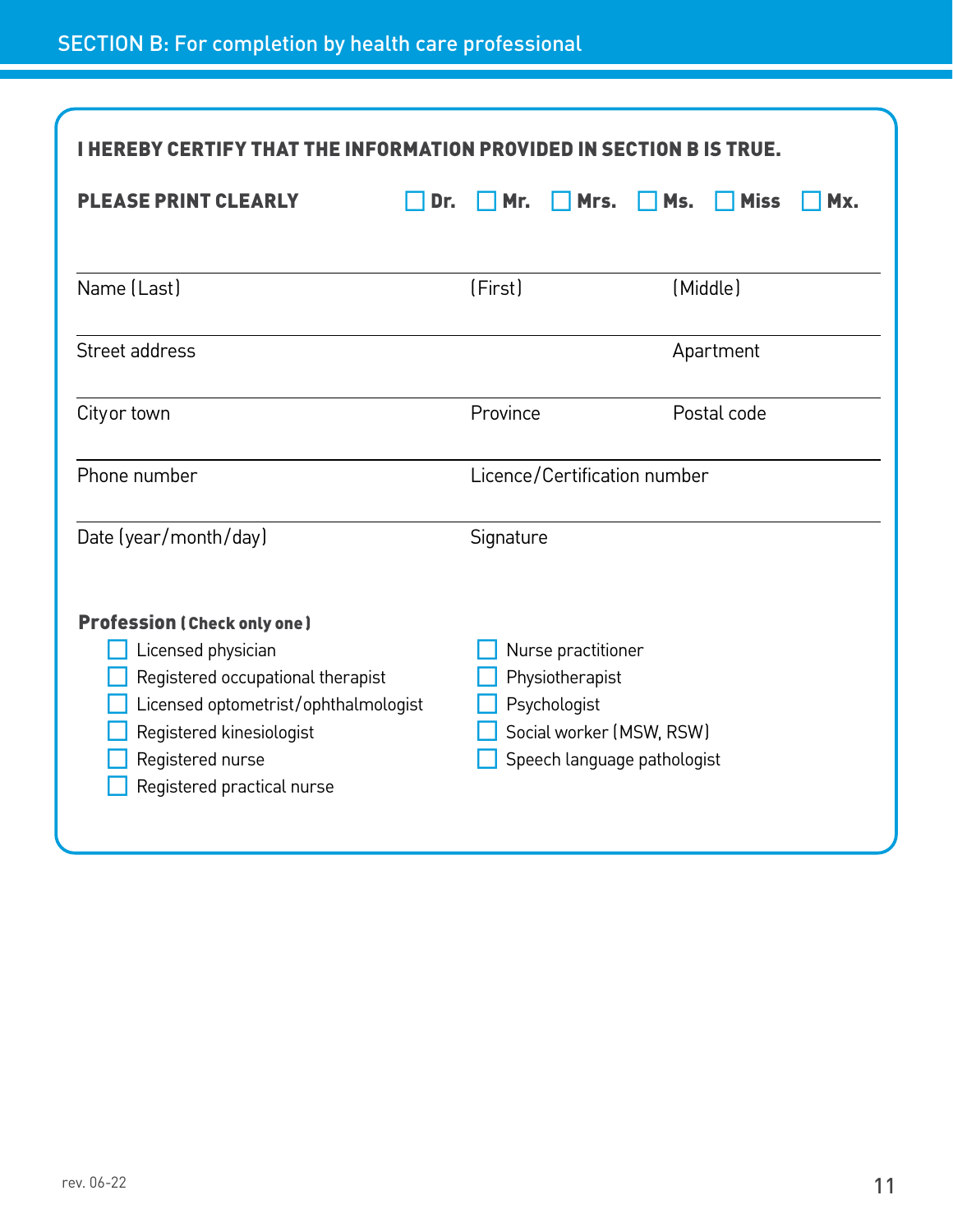The applicant (or guardian) must complete this section to authorize the release of information provided to Mobility On-Request Paratransit. If someone else is speaking or making decisions on behalf of the applicant, this section is required in order to process the application.

| <b>PLEASE PRINT CLEARLY</b>                                                                                                      | Mr.      | Mrs.           | Ms. | <b>Miss</b> | Mx. |
|----------------------------------------------------------------------------------------------------------------------------------|----------|----------------|-----|-------------|-----|
| Applicant name (Last)                                                                                                            | (First)  |                |     | (Middle)    |     |
| Street address                                                                                                                   |          |                |     | Apartment   |     |
| City or town                                                                                                                     | Province |                |     | Postal Code |     |
| Phone                                                                                                                            |          |                |     |             |     |
| Name (Person allowed to discuss the applicant's account)                                                                         |          |                |     |             |     |
| All information obtained will be kept CONFIDENTIAL between The Regional Municipality of York<br>and the parties specified above. |          |                |     |             |     |
| <b>Applicant Signature</b>                                                                                                       |          | Year/month/day |     |             |     |
| Substitute decision-maker signature                                                                                              |          | Year/month/day |     |             |     |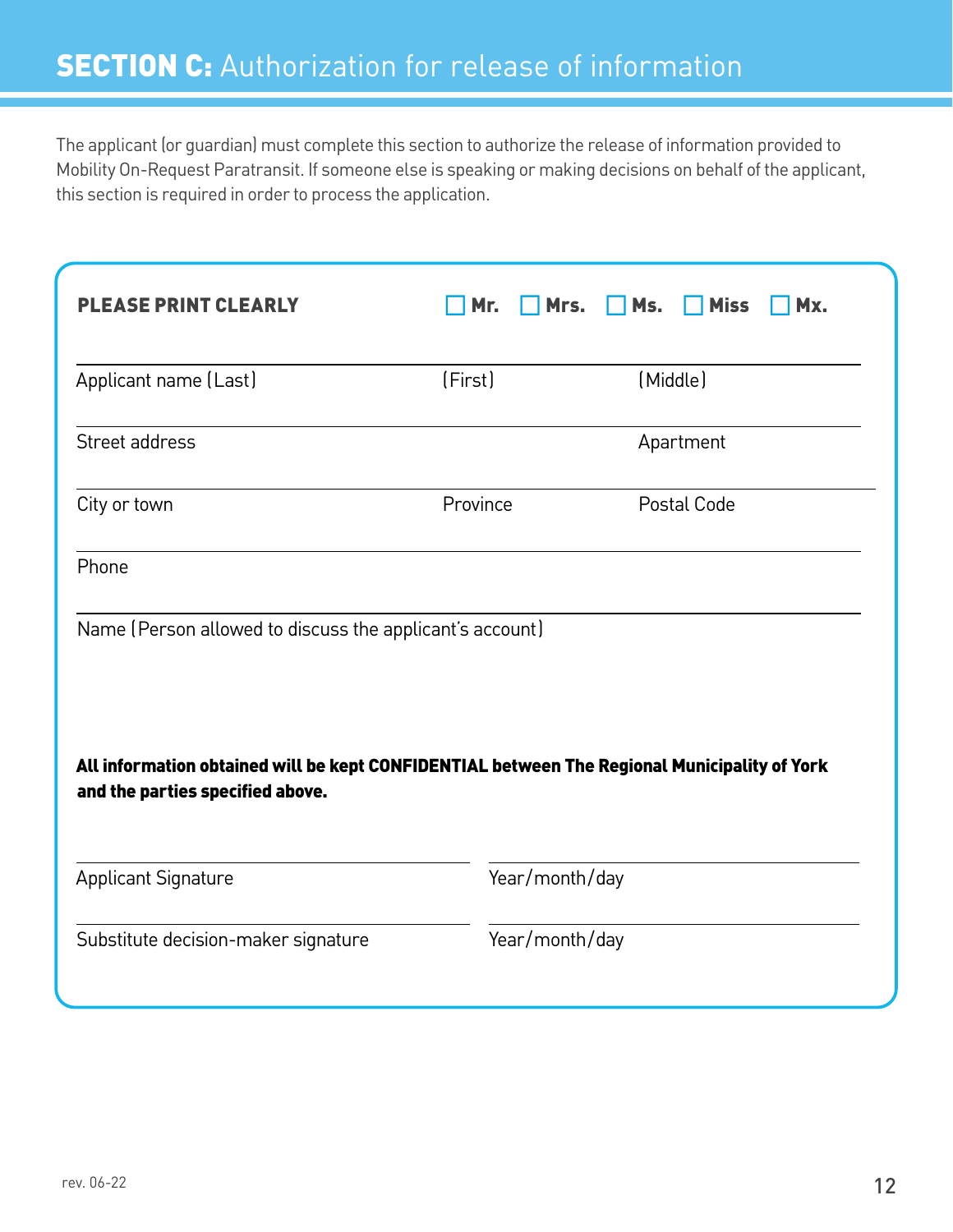### **For day programs/work placements (Hand-to-hand Waiver)**

may be approved for Mobility On-Request Paratransit service for travel to/from approved day programs and work placements.

By completing and signing this agreement, the applicant and/or parent/guardian (if the applicant is under 18 years of age or has a legal guardian) acknowledges that the hand-to-hand signature requirement for a mandatory support person to be in attendance at the point of departure and arrival is deemed unnecessary, and will be waived for departure and arrival at the applicant's residence **only**.

### Mobility On-Request Paratransit will provide the following:

- > Escort the applicant from the first accessible door of the home to the vehicle, and from the vehicle to the home or day program
- > Wait until the client crosses the threshold of the first accessible door

### Mobility On-Request Paratransit does NOT provide the following:

- > Unlock or go through the door of the client's residence
- > Wait for a family member to arrive to open the door of the client's residence

By applying for service to/from day programs and work placements without a hand-to-hand signature, the applicant or parent/guardian confirms that the passenger is:

| Fully capable of leaving/arriving at the<br>residence and entering a Paratransit        | Capable of unlocking and /or locking their<br>residence door                      |
|-----------------------------------------------------------------------------------------|-----------------------------------------------------------------------------------|
| vehicle without any type of assistance                                                  | Fully capable of exiting the Paratransit                                          |
| Fully capable of being transported in a                                                 | vehicle and entering their residence                                              |
| Paratransit vehicle without a mandatory                                                 | independently                                                                     |
| support person                                                                          |                                                                                   |
| Consents to wearing a vehicle seatbelt and                                              | Able to recognize their own residence and<br>knows their address and phone number |
| is fully capable of using the seatbelt for safe<br>transport with or without assistance | Able to remain in their residence alone<br>without supervision once dropped off   |
| Able to be left unattended in a vehicle                                                 |                                                                                   |
| if the driver leaves to escort other clients                                            |                                                                                   |

Names of all responsible parents/guardians (please print clearly):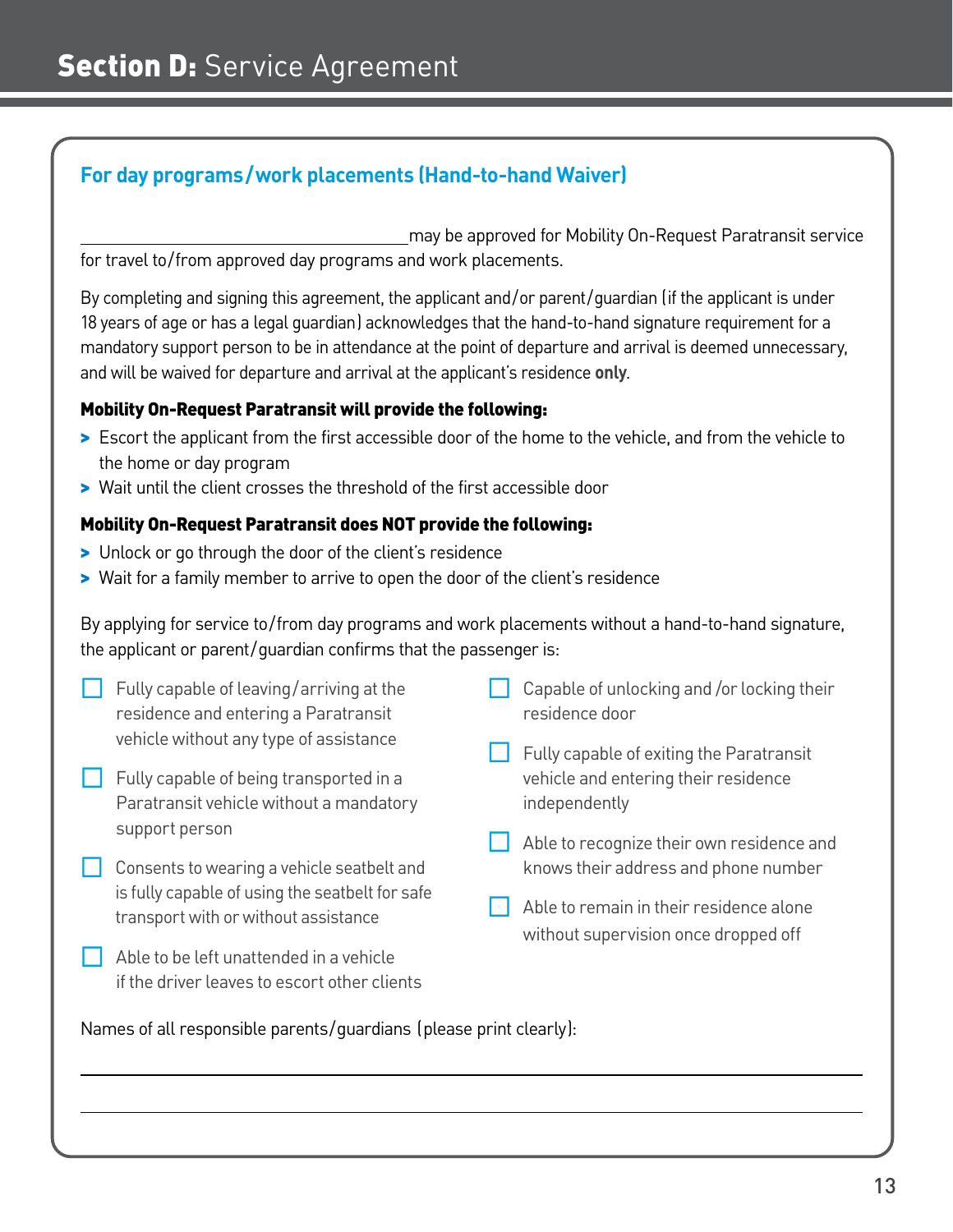Applicant's residential address:

Day program/work placement name and address:

(Please ensure you attach an additional letter from the approved day program/work placement advising the days, times and address.)

General days and times of required Mobility On-Request Paratransit service:

CONTINGENCY PLAN: In the event that circumstances arise that require assistance for the Mobility On-Request Paratransit client, please provide the necessary contingency plan details below. The contact information provided must be of a family member/friend that lives in **York Region** and is able to accept the client as part of your contingency plan. If none of the contacts below can be reached as part of the contingency plan, future rides will be cancelled (suspended) until the parent/guardian is contacted and this agreement is discussed with them.

#### Parent/guardian contact information while client is being transported by Mobility On-Request Paratransit:

|                                                           | Phone: <u>Contract Communication</u> |
|-----------------------------------------------------------|--------------------------------------|
| Contingency contacts if parent/guardian is not available: |                                      |
|                                                           |                                      |
|                                                           |                                      |
|                                                           |                                      |
|                                                           |                                      |
|                                                           |                                      |
|                                                           |                                      |
|                                                           |                                      |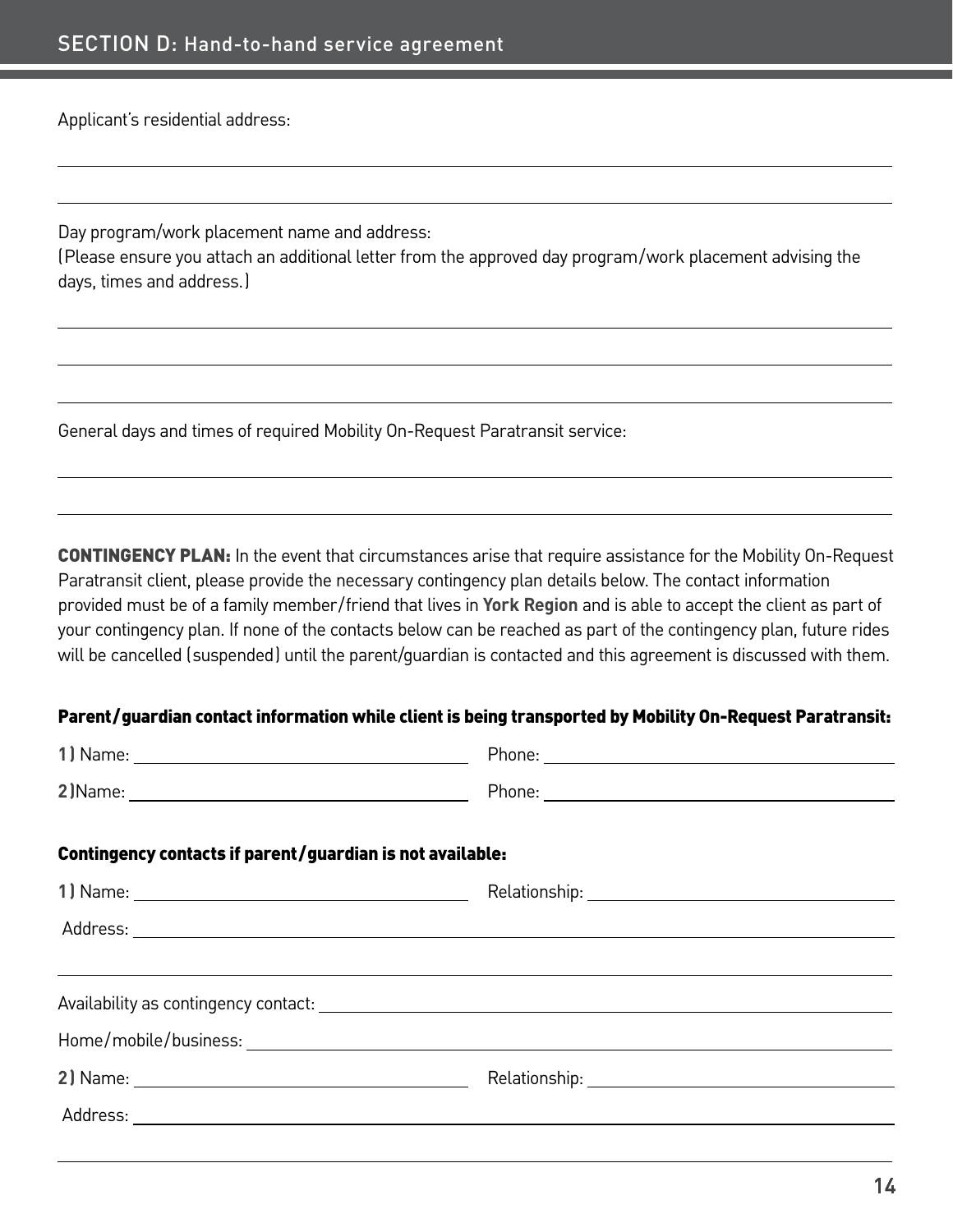### SECTION D: Hand-to-hand service agreement

### BY SIGNING THIS AGREEMENT, I/WE ACKNOWLEDGE THAT I/WE HAVE READ, UNDERSTOOD AND AGREE TO ITS TERMS. PLEASE ENSURE ALL FIELDS ARE COMPLETED.

| Applicant (print name)                                                                                         | Year/month/day                                                       |  |
|----------------------------------------------------------------------------------------------------------------|----------------------------------------------------------------------|--|
| Parent/Guardian (print name)                                                                                   | Year/month/day                                                       |  |
| Witness (print name)                                                                                           | Year/month/day                                                       |  |
| <b>PLEASE RETURN COMPLETED DOCUMENTS TO:</b>                                                                   |                                                                      |  |
| Mobility On-Request Paratransit<br>55 Orlando Avenue, 2 <sup>nd</sup> Floor<br>Richmond Hill, Ontario, L4B 0B4 | If you have any questions, please call:<br>1-877-464-9675 ext. 75653 |  |

or fax to: 905-762-2110

or email: **[mobilityonrequest@york.ca](mailto:mobilityonrequest%40york.ca?subject=)**

### **IMPORTANT REMINDER:**

**Please photocopy the entire completed application for your records in case the original application is not received by Mobility On-Request Paratransit.**